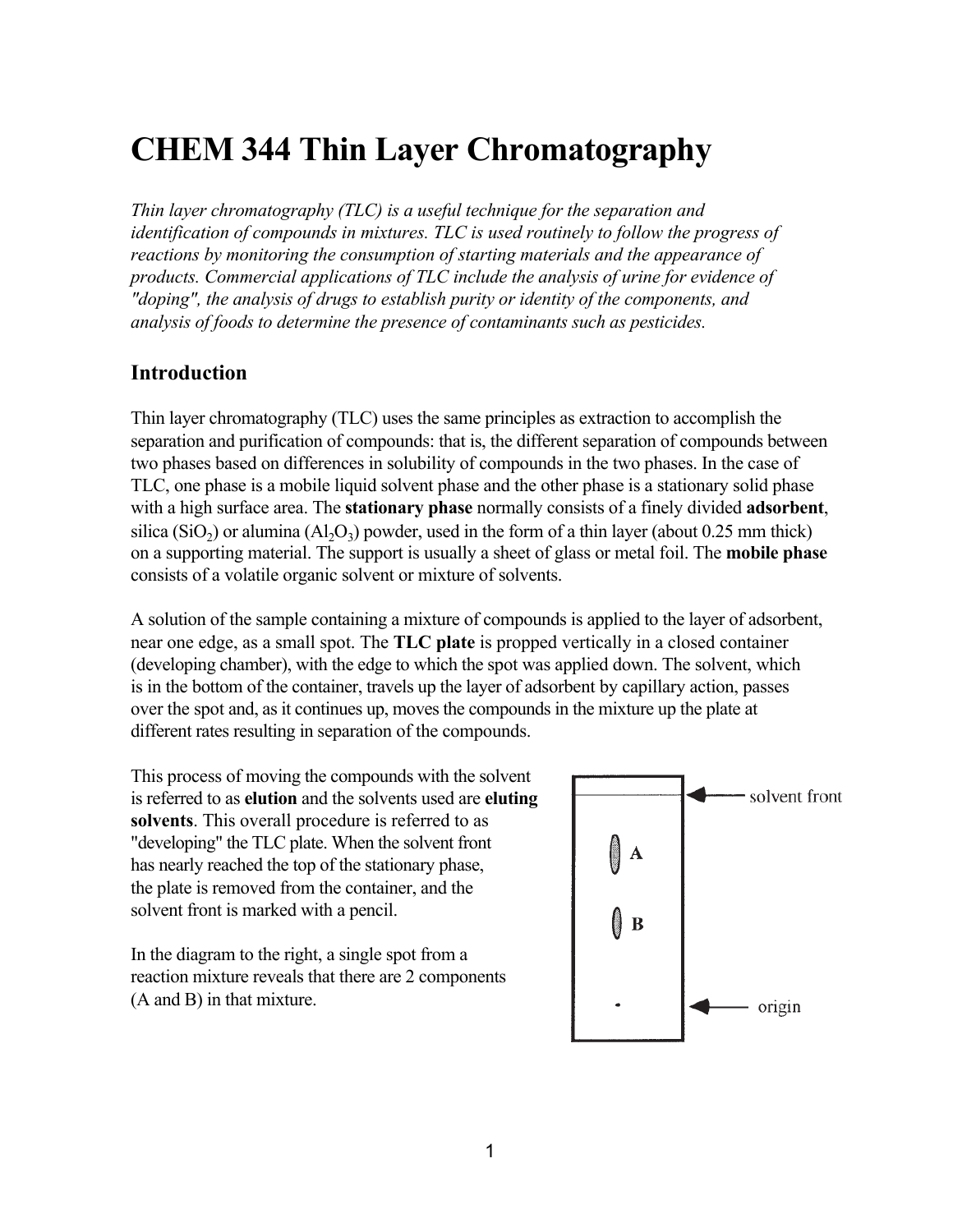Since the amount of adsorbent involved is relatively small, and the ratio of adsorbent to sample must be high, the amount of sample must be very small, usually less than a milligram. For this reason, TLC is often used as an analytical technique rather than a preparative method, although with thicker layers (about 2 mm) and large plates with a number of spots or a stripe of sample, it can be used as a preparative method. For the latter, the separated substances are recovered by scraping the adsorbent off the plate (or cutting out the spots if the supporting material can be cut) and extracting the substance from the adsorbent.

Several factors determine the efficiency of a chromatographic separation. The adsorbent should show a maximum of selectivity toward the substances being separated so that the differences in rate of elution will be large. For the separation of any given mixture, some adsorbents may be too strongly adsorbing or too weakly adsorbing. Table 1 lists a number of adsorbents in order of adsorptive power. Silica gel is the most common adsorbent used for routine TLC of organic compounds.

**Table 1**. Chromatographic adsorbents. The order in the table is approximate, since it depends upon the substance being adsorbed and the solvent used for elution.

| Most Strongly Adsorbent         | <b>Alumina</b> | $Al_2O_3$              |
|---------------------------------|----------------|------------------------|
|                                 | Charcoal       |                        |
|                                 | Florisil       | $MgO/SiO2$ (anhydrous) |
| <b>Least Strongly Adsorbent</b> | Silica gel     | SiO <sub>2</sub>       |

The eluting solvent should also show good selectivity in its ability to dissolve or desorb the substances being separated. The solubility of different compounds in the eluting solvent plays an important role in how fast they move up the TLC plate. However, a more important property of the solvent is its ability to itself be adsorbed on the adsorbent. To the extent that the solvent has affinity for the adsorbent, it can displace the compounds being separated thereby "pushing" them up the plate. If the solvent is too strongly adsorbed, it can fully displace all compounds causing them to move up the plate together near the solvent front with no separation. If the solvent is too weakly adsorbed, its solvating power alone may be insufficient to move any compounds fast enough to effect separation. Ideally, the affinity of the eluting solvent for the adsorbent is comparable to the compounds being separated causing different compounds to move at different rates resulting in separation.

Table 2 lists a number of common solvents in order of increasing eluting strength.

**The eluting strength of a solvent is primarily related to how strongly it adsorbs onto the adsorbent and because typical adsorbents are highly polar; thus, eluting strength increases with solvent polarity.**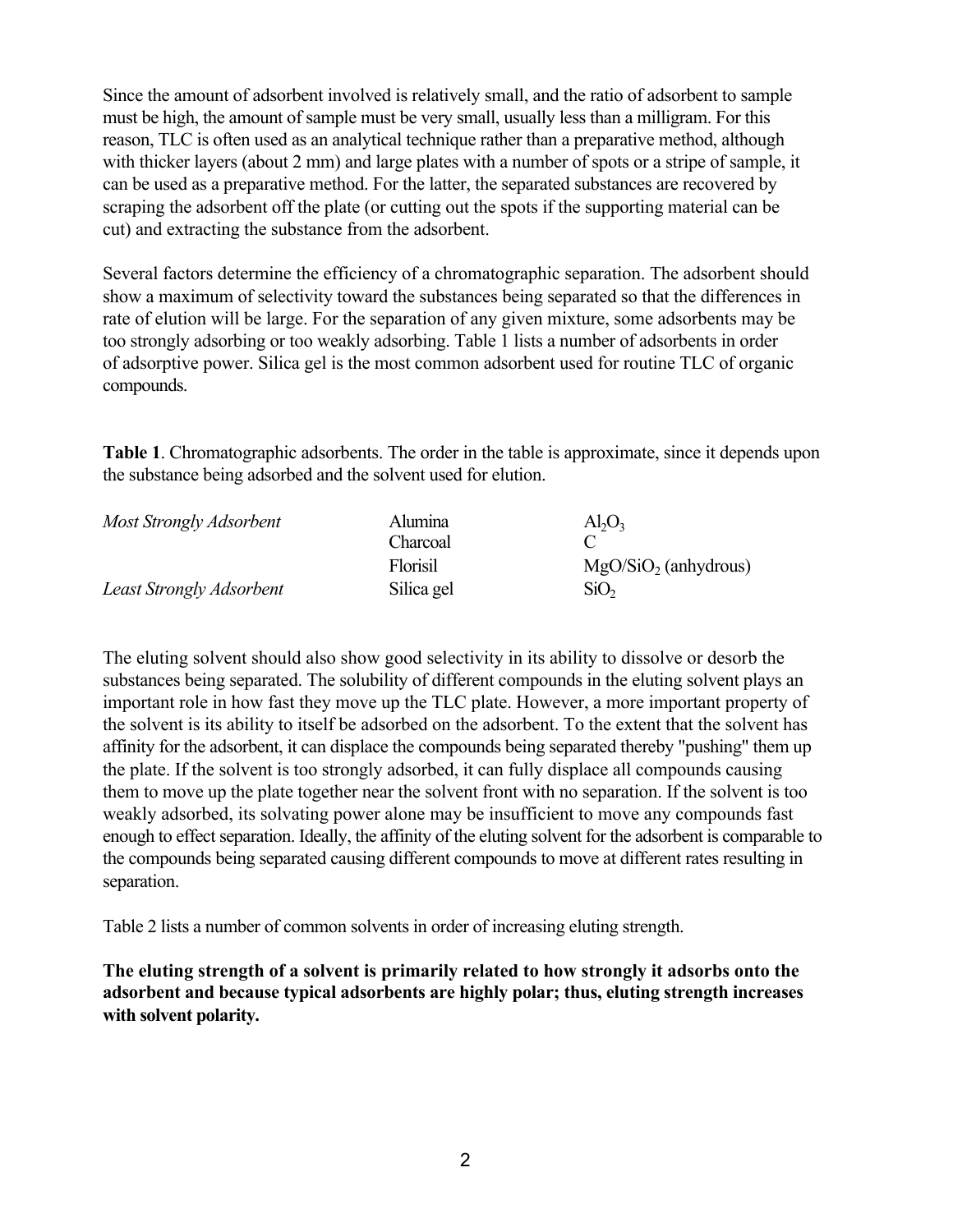Mixtures of solvents are employed to achieve optimum separation by TLC. When using solvent mixtures it should be kept in mind that addition of only a minor amount of a polar solvent can result in a large increase in the eluting power of the mixture.

## **Table 2**. Solvents for chromatography

| Pentane, hexane, heptane  |
|---------------------------|
| Toluene, $p$ -xylene      |
| Dichloromethane           |
| Diethyl ether (anhydrous) |
| Ethyl acetate (anhydrous) |
| Acetone (anhydrous)       |
| Acetic acid               |
| Ethanol (anhydrous)       |
| Methanol (anhydrous)      |
|                           |

### *Greatest Eluting Strength (more polar solvents)*

Although it is possible to make some rough predictions about the relative rate of elution of different compounds with a given adsorbent and solvent (or mixture of solvents) the particular combination that will result in the successful separation of a specific mixture of compounds can only be determined experimentally. One starts by considering what is known about the structures of the compounds to be separated and their relative adsorptivity on the stationary phase. Table A4.3 indicates an approximate order of adsorptivity of compounds by functional group. Keeping in mind that the solvent is present in great excess over the compounds to be separated, one generally starts with a solvent or mixture of solvents lower in polarity than the most polar compounds in the mixture to be separated.

**Table A4.3.** Adsorptivity of organic compounds by functional group

| <b>Least Strongly Adsorbed</b> | Saturated hydrocarbons; alkyl halides     |
|--------------------------------|-------------------------------------------|
| (less polar compounds)         | Unsaturated hydrocarbons; alkenyl halides |
|                                | Aromatic hydrocarbons; aryl halides       |
|                                | Polyhalogenated hydrocarbons              |
|                                | Ethers and esters                         |
|                                | Aldehydes and ketones                     |
|                                | Carboxylic acids and amines               |
| Most Strongly Adsorbed         | Alcohols                                  |
| (more polar compounds)         |                                           |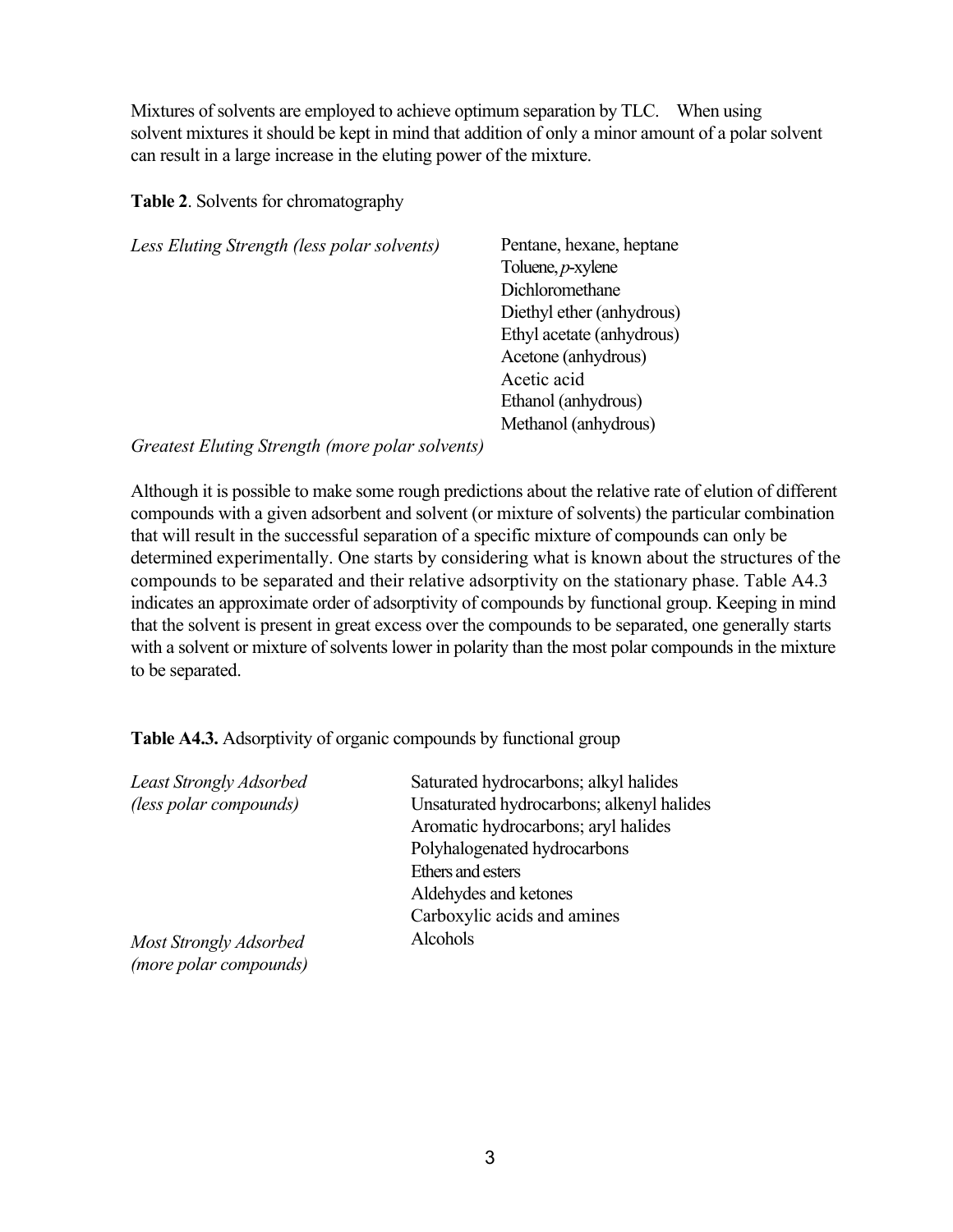# Calculating the R<sub>f</sub> value of a compound

The distance traveled by a compound relative to the distance traveled by the solvent front depends upon the structure of the molecule, and so TLC can be used to identify compounds as well as to separate them. The relationship between the distance traveled by the solvent front and the compound is usually expressed as the  $R_f$  value:

# **Rf value = distance traveled by compound** ÷ **distance traveled by solvent front**

 $R_f$  values are strongly dependent upon the nature of the adsorbent and solvent system and thus experimental  $R_f$  values and literature values do not always agree. In order to determine whether an unknown compound is identical to a compound of known structure, it is necessary to run the two samples side by side on the same TLC plate, preferably at the same concentration.

In general, **low polarity compounds have higher Rf values than higher polarity compounds.**

# **Summary**

In general, the adsorptivity of compounds increases with increased polarity (i.e. the more polar the compound then the stronger it binds to the adsorbent).

The eluting power of solvents increases with polarity. Therefore, low polarity compounds can be eluted with low polarity solvents, while higher polarity compounds require solvents of higher polarity.

The stronger a compound is bound to the adsorbent , the slower it moves up the TLC plate. Non-polar compounds move up the plate most rapidly (higher  $R_f$  value), whereas polar substances travel up the TLC plate slowly or not at all (lower  $R_f$  value).